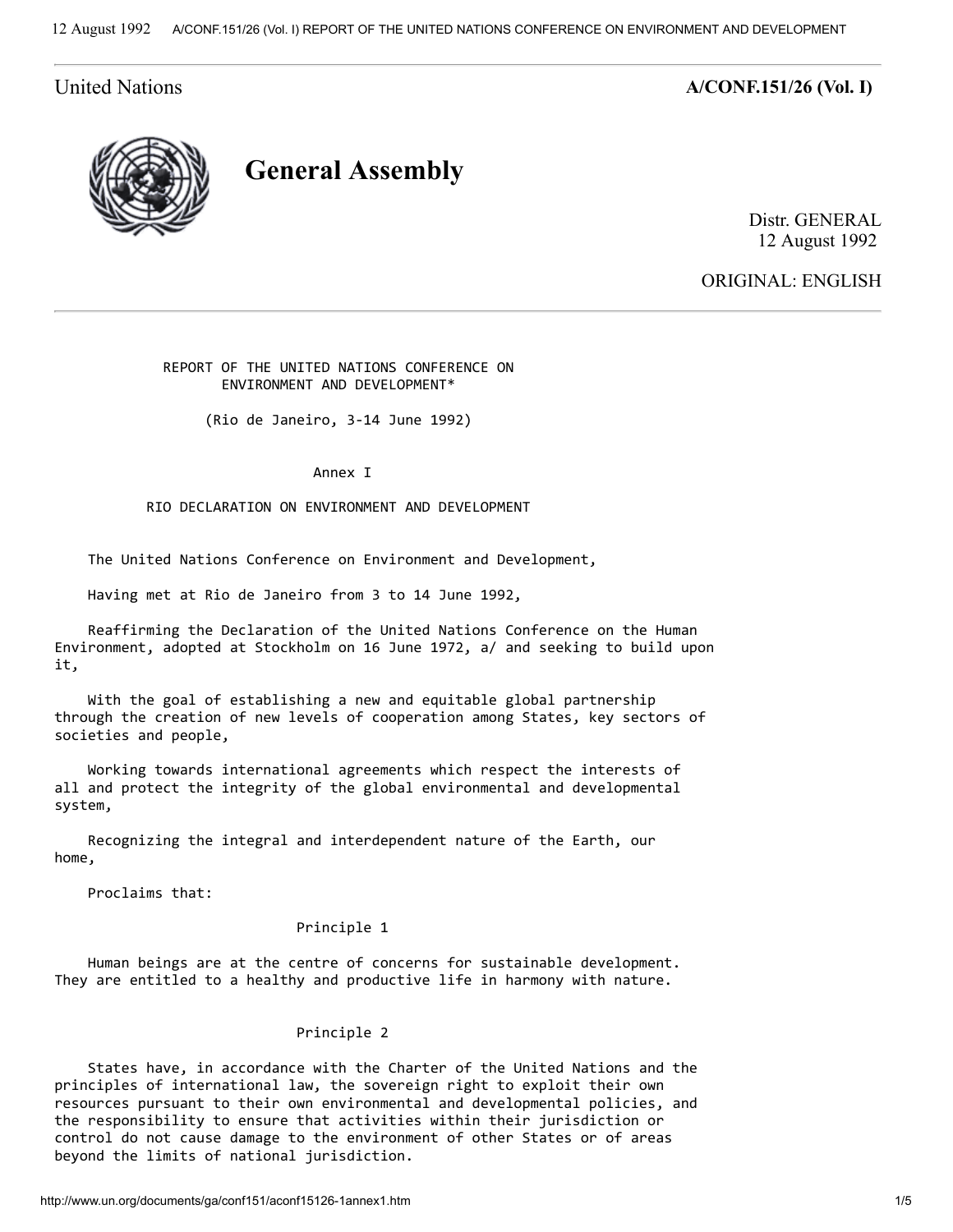# Principle 3

 The right to development must be fulfilled so as to equitably meet developmental and environmental needs of present and future generations.

#### Principle 4

 In order to achieve sustainable development, environmental protection shall constitute an integral part of the development process and cannot be considered in isolation from it.

## Principle 5

 All States and all people shall cooperate in the essential task of eradicating poverty as an indispensable requirement for sustainable development, in order to decrease the disparities in standards of living and better meet the needs of the majority of the people of the world.

#### Principle 6

 The special situation and needs of developing countries, particularly the least developed and those most environmentally vulnerable, shall be given special priority. International actions in the field of environment and development should also address the interests and needs of all countries.

#### Principle 7

 States shall cooperate in a spirit of global partnership to conserve, protect and restore the health and integrity of the Earth's ecosystem. In view of the different contributions to global environmental degradation, States have common but differentiated responsibilities. The developed countries acknowledge the responsibility that they bear in the international pursuit of sustainable development in view of the pressures their societies place on the global environment and of the technologies and financial resources they command.

## Principle 8

 To achieve sustainable development and a higher quality of life for all people, States should reduce and eliminate unsustainable patterns of production and consumption and promote appropriate demographic policies.

#### Principle 9

 States should cooperate to strengthen endogenous capacity-building for sustainable development by improving scientific understanding through exchanges of scientific and technological knowledge, and by enhancing the development, adaptation, diffusion and transfer of technologies, including new and innovative technologies.

# Principle 10

 Environmental issues are best handled with the participation of all concerned citizens, at the relevant level. At the national level, each individual shall have appropriate access to information concerning the environment that is held by public authorities, including information on hazardous materials and activities in their communities, and the opportunity to participate in decision-making processes. States shall facilitate and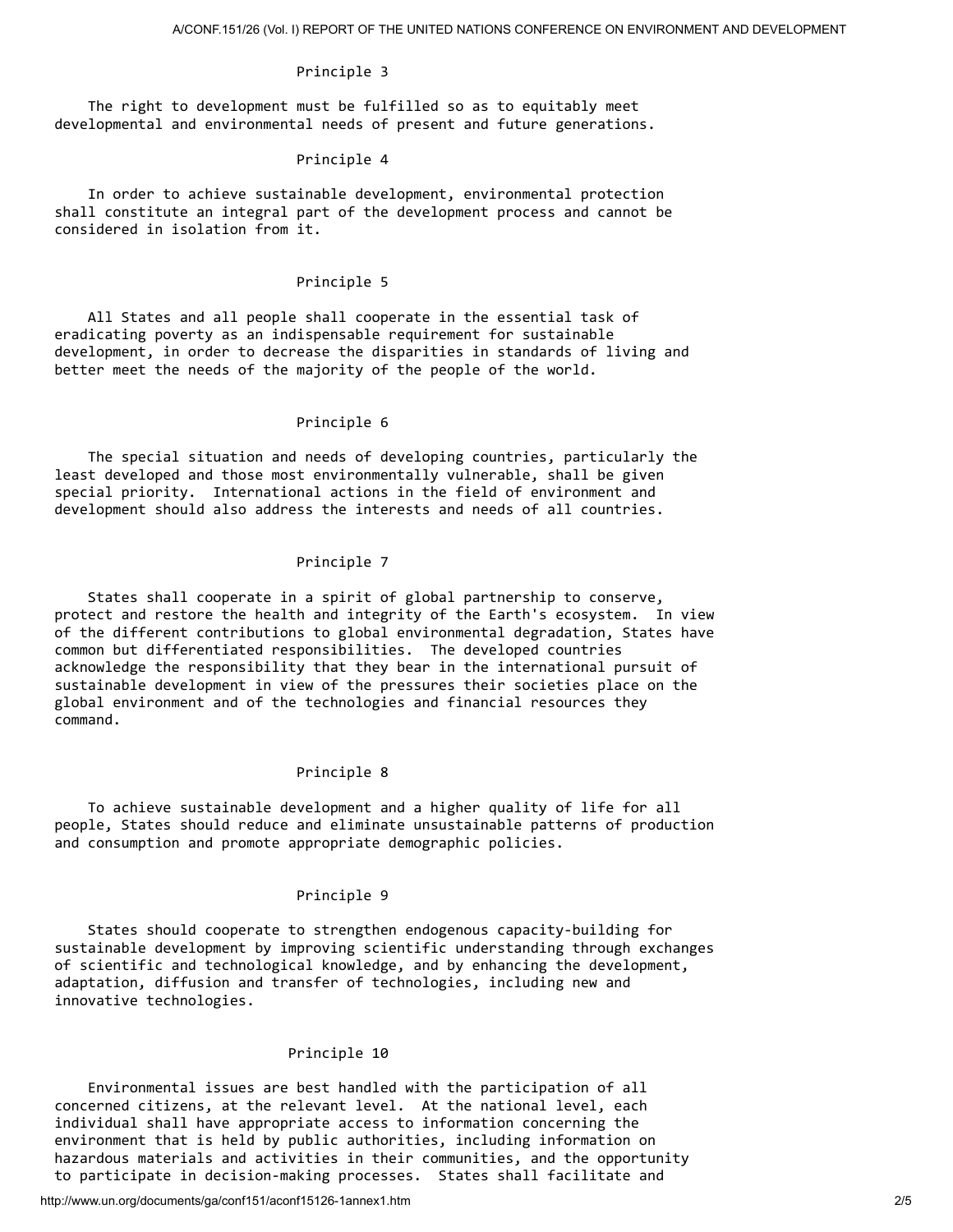encourage public awareness and participation by making information widely available. Effective access to judicial and administrative proceedings, including redress and remedy, shall be provided.

# Principle 11

 States shall enact effective environmental legislation. Environmental standards, management objectives and priorities should reflect the environmental and developmental context to which they apply. Standards applied by some countries may be inappropriate and of unwarranted economic and social cost to other countries, in particular developing countries.

# Principle 12

 States should cooperate to promote a supportive and open international economic system that would lead to economic growth and sustainable development in all countries, to better address the problems of environmental degradation. Trade policy measures for environmental purposes should not constitute a means of arbitrary or unjustifiable discrimination or a disguised restriction on international trade. Unilateral actions to deal with environmental challenges outside the jurisdiction of the importing country should be avoided. Environmental measures addressing transboundary or global environmental problems should, as far as possible, be based on an international consensus.

## Principle 13

 States shall develop national law regarding liability and compensation for the victims of pollution and other environmental damage. States shall also cooperate in an expeditious and more determined manner to develop further international law regarding liability and compensation for adverse effects of environmental damage caused by activities within their jurisdiction or control to areas beyond their jurisdiction.

# Principle 14

 States should effectively cooperate to discourage or prevent the relocation and transfer to other States of any activities and substances that cause severe environmental degradation or are found to be harmful to human health.

# Principle 15

 In order to protect the environment, the precautionary approach shall be widely applied by States according to their capabilities. Where there are threats of serious or irreversible damage, lack of full scientific certainty shall not be used as a reason for postponing cost-effective measures to prevent environmental degradation.

# Principle 16

 National authorities should endeavour to promote the internalization of environmental costs and the use of economic instruments, taking into account the approach that the polluter should, in principle, bear the cost of pollution, with due regard to the public interest and without distorting international trade and investment.

# Principle 17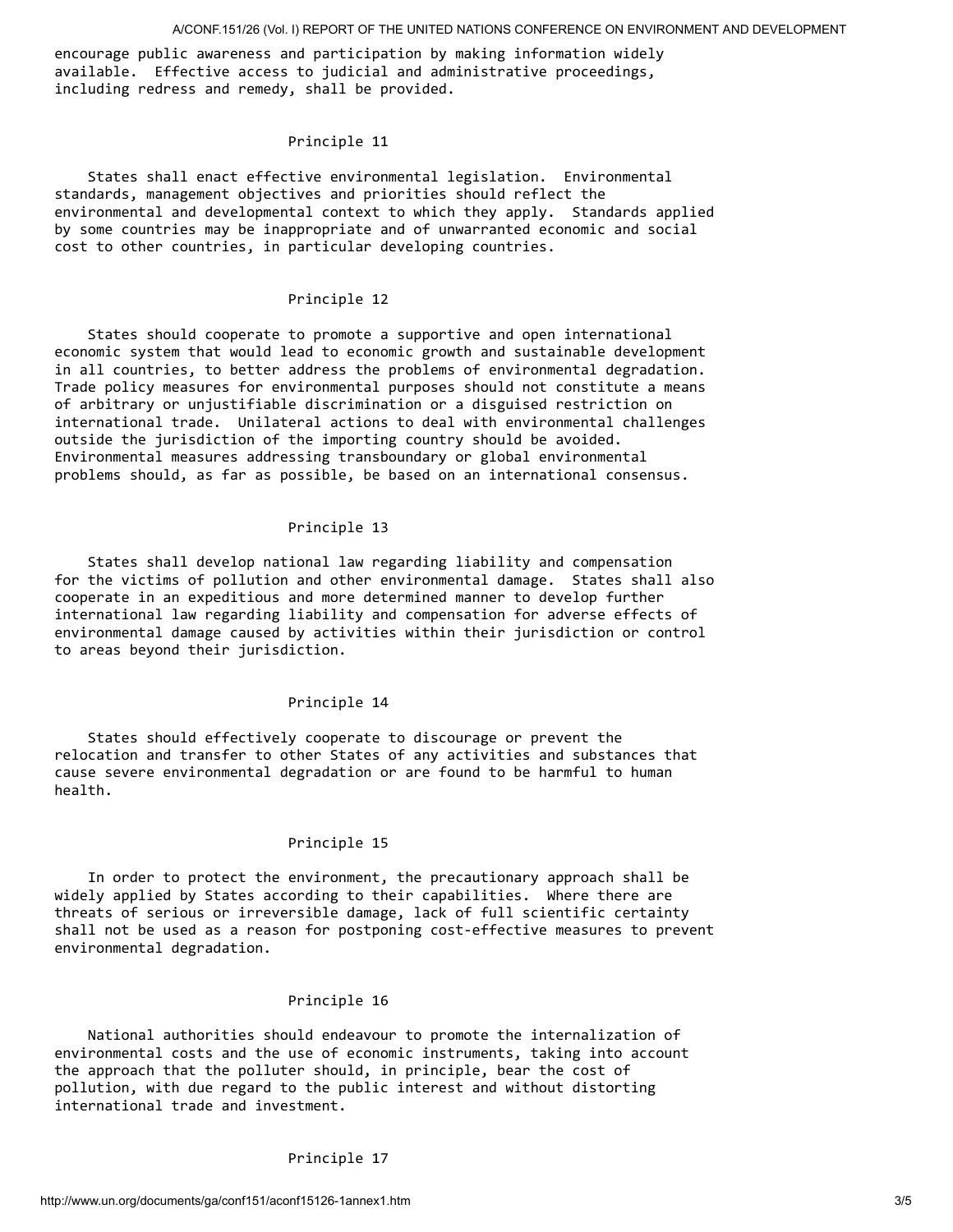Environmental impact assessment, as a national instrument, shall be undertaken for proposed activities that are likely to have a significant adverse impact on the environment and are subject to a decision of a competent national authority.

#### Principle 18

 States shall immediately notify other States of any natural disasters or other emergencies that are likely to produce sudden harmful effects on the environment of those States. Every effort shall be made by the international community to help States so afflicted.

### Principle 19

 States shall provide prior and timely notification and relevant information to potentially affected States on activities that may have a significant adverse transboundary environmental effect and shall consult with those States at an early stage and in good faith.

#### Principle 20

 Women have a vital role in environmental management and development. Their full participation is therefore essential to achieve sustainable development.

#### Principle 21

 The creativity, ideals and courage of the youth of the world should be mobilized to forge a global partnership in order to achieve sustainable development and ensure a better future for all.

## Principle 22

 Indigenous people and their communities and other local communities have a vital role in environmental management and development because of their knowledge and traditional practices. States should recognize and duly support their identity, culture and interests and enable their effective participation in the achievement of sustainable development.

#### Principle 23

 The environment and natural resources of people under oppression, domination and occupation shall be protected.

#### Principle 24

 Warfare is inherently destructive of sustainable development. States shall therefore respect international law providing protection for the environment in times of armed conflict and cooperate in its further development, as necessary.

## Principle 25

 Peace, development and environmental protection are interdependent and indivisible.

# Principle 26